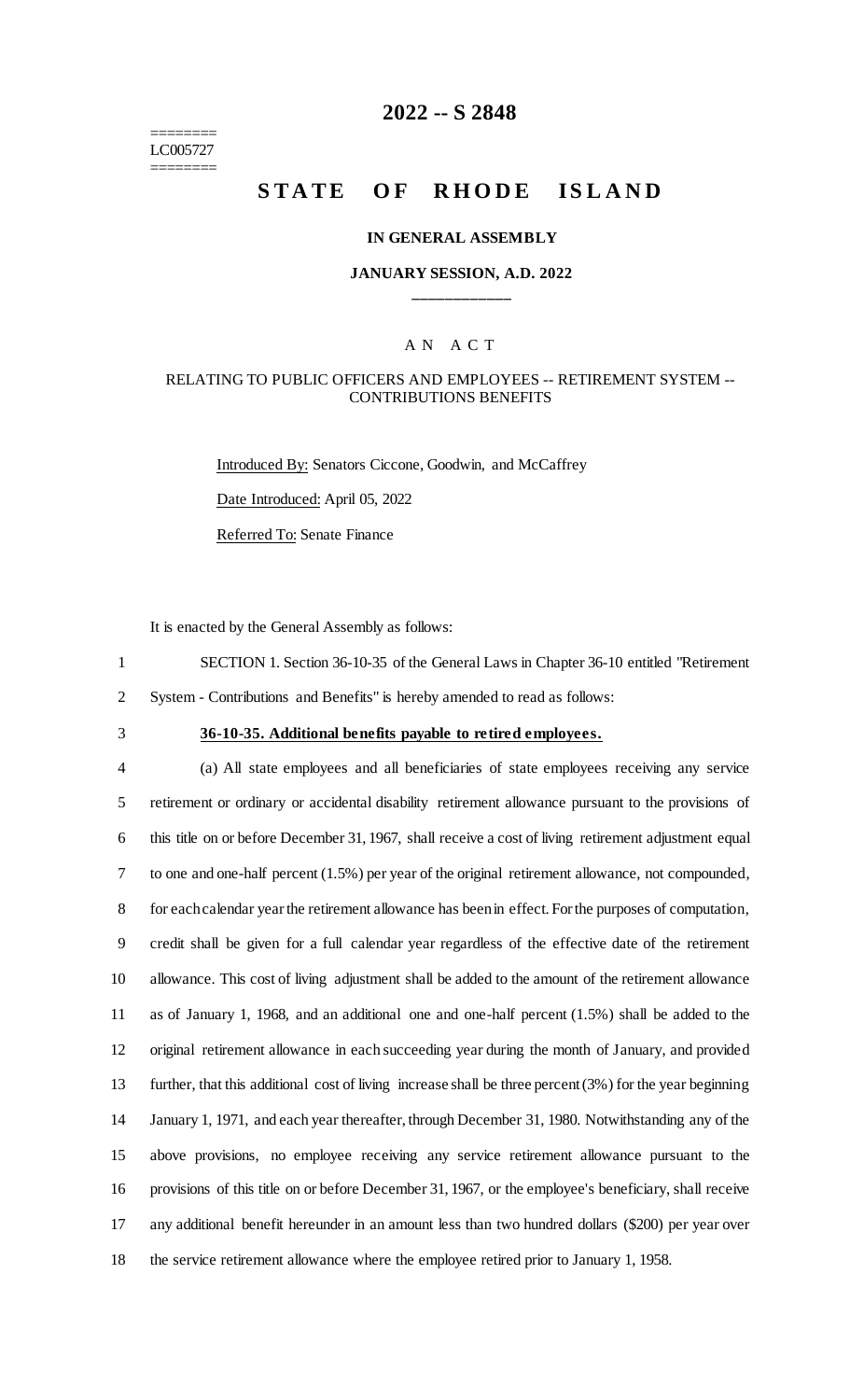(b) All state employees and all beneficiaries of state employees retired on or after January 1, 1968, who are receiving any service retirement or ordinary or accidental disability retirement allowance pursuant to the provisions of this title shall, on the first day of January next following the third anniversary date of the retirement, receive a cost of living retirement adjustment, in addition to his or her retirement allowance, in an amount equal to three percent (3%) of the original retirement allowance. In each succeeding year thereafter through December 31, 1980, during the month of January, the retirement allowance shall be increased an additional three percent (3%) of the original retirement allowance, not compounded, to be continued during the lifetime of the employee or beneficiary. For the purposes of computation, credit shall be given for a full calendar year regardless of the effective date of the service retirement allowance.

 (c)(1) Beginning on January 1, 1981, for all state employees and beneficiaries of the state employees receiving any service retirement and all state employees, and all beneficiaries of state employees, who have completed at least ten (10) years of contributory service on or before July 1, 2005, pursuant to the provisions of this chapter, and for all state employees, and all beneficiaries of state employees who receive a disability retirement allowance pursuant to §§ 36-10-12 -- 36-10- 15, the cost of living adjustment shall be computed and paid at the rate of three percent (3%) of the original retirement allowance or the retirement allowance as computed in accordance with § 36- 10-35.1, compounded annually from the year for which the cost of living adjustment was determined to be payable by the retirement board pursuant to the provisions of subsection (a) or (b) of this section. Such cost of living adjustments are available to members who retire before October 1, 2009, or are eligible to retire as of September 30, 2009.

 (2) The provisions of this subsection shall be deemed to apply prospectively only and no retroactive payment shall be made.

 (3) The retirement allowance of all state employees and all beneficiaries of state employees who have not completed at least ten (10) years of contributory service on or before July 1, 2005, or were not eligible to retire as of September 30, 2009, shall, on the month following the third anniversary date of retirement, and on the month following the anniversary date of each succeeding year be adjusted and computed by multiplying the retirement allowance by three percent (3%) or the percentage of increase in the Consumer Price Index for all Urban Consumers (CPI-U) as published by the United States Department of Labor Statistics determined as of September 30 of the prior calendar year, whichever is less; the cost of living adjustment shall be compounded annually from the year for which the cost of living adjustment was determined payable by the retirement board; provided, that no adjustment shall cause any retirement allowance to be decreased from the retirement allowance provided immediately before such adjustment.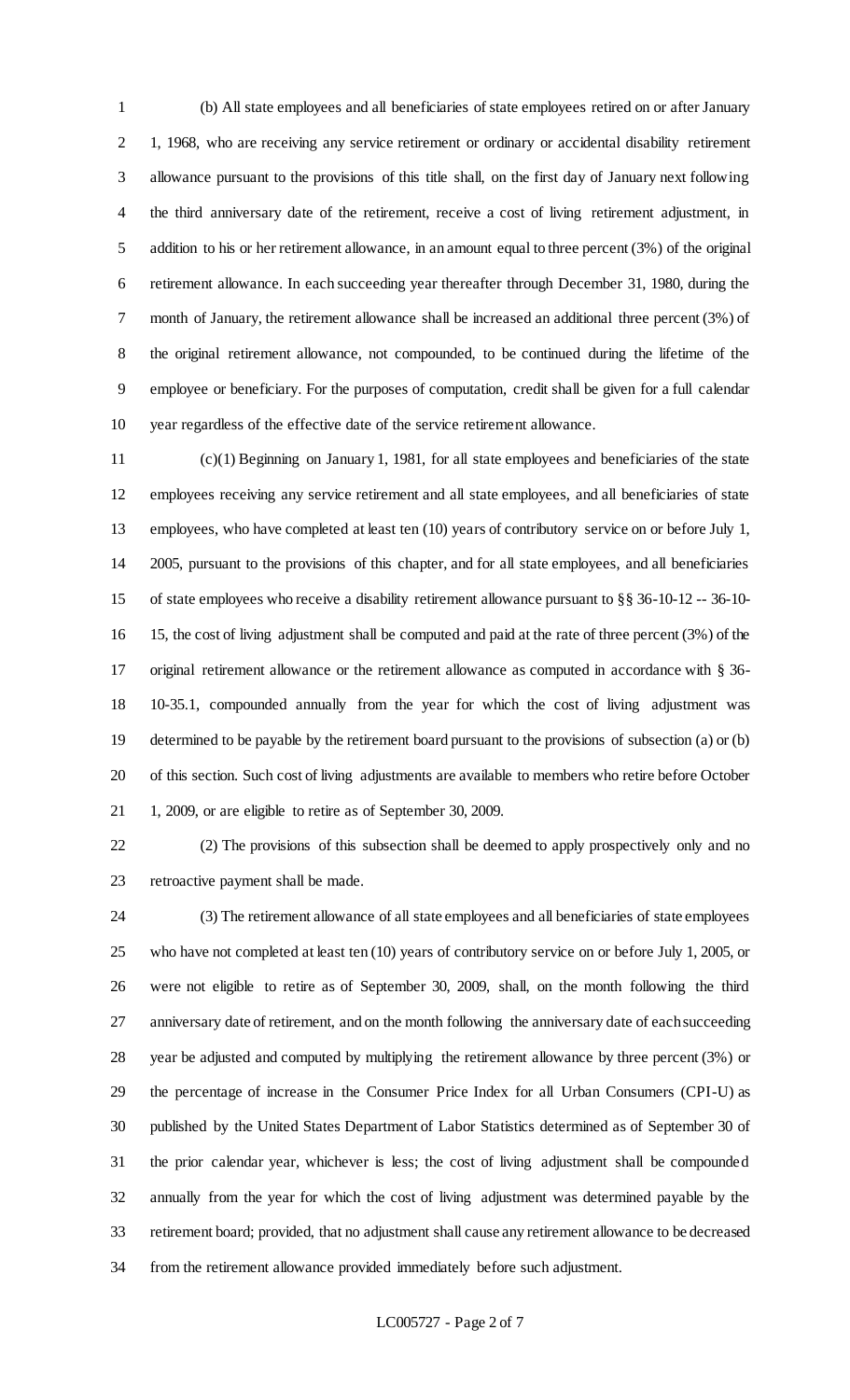(d) For state employees not eligible to retire in accordance with this chapter as of September 30, 2009, and not eligible upon passage of this article, and for their beneficiaries, the cost of living adjustment described in subsection (c)(3) of this section shall only apply to the first thirty-five thousand dollars (\$35,000) of retirement allowance, indexed annually, and shall commence upon the third (3rd) anniversary of the date of retirement or when the retiree reaches age sixty-five (65), whichever is later. The thirty-five thousand dollar (\$35,000) limit shall increase annually by the percentage increase in the Consumer Price Index for all Urban Consumers (CPI- U) as published by the United States Department of Labor Statistics determined as of September 30 of the prior calendar year or three percent (3%), whichever is less. The first thirty-five thousand dollars (\$35,000) of retirement allowance, as indexed, shall be multiplied by the percentage of increase in the Consumer Price Index for all Urban Consumers (CPI-U) as published by the United States Department of Labor Statistics determined as of September 30 of the prior calendar year or three percent (3%), whichever is less, on the month following the anniversary date of each succeeding year. For state employees eligible to retire as of September 30, 2009, or eligible upon passage of this article, and for their beneficiaries, the provisions of this subsection (d) shall not apply.

 (e) All legislators and all beneficiaries of legislators who are receiving a retirement allowance pursuant to the provisions of § 36-10-9.1 for a period of three (3) or more years, shall, commencing January 1, 1982, receive a cost of living retirement adjustment, in addition to a retirement allowance, in an amount equal to three percent (3%) of the original retirement allowance. In each succeeding year thereafter during the month of January, the retirement allowance shall be increased an additional three percent (3%) of the original retirement allowance, compounded annually, to be continued during the lifetime of the legislator or beneficiary. For the purposes of computation, credit shall be given for a full calendar year regardless of the effective date of the service retirement allowance.

(f) The provisions of §§ 45-13-7 -- 45-13-10 shall not apply to this section.

 (g) This subsection (g) shall be effective for the period July 1, 2012, through June 30, 2015. (1) Notwithstanding the prior paragraphs of this section, and subject to paragraph (g)(2) below, for all present and former employees, active and retired members, and beneficiaries receiving any retirement, disability or death allowance or benefit of any kind, the annual benefit adjustment provided in any calendar year under this section shall be equal to (A) multiplied by (B) where (A) is equal to the percentage determined by subtracting five and one-half percent (5.5%) (the "subtrahend") from the Five-Year Average Investment Return of the retirement system determined as of the last day of the plan year preceding the calendar year in which the adjustment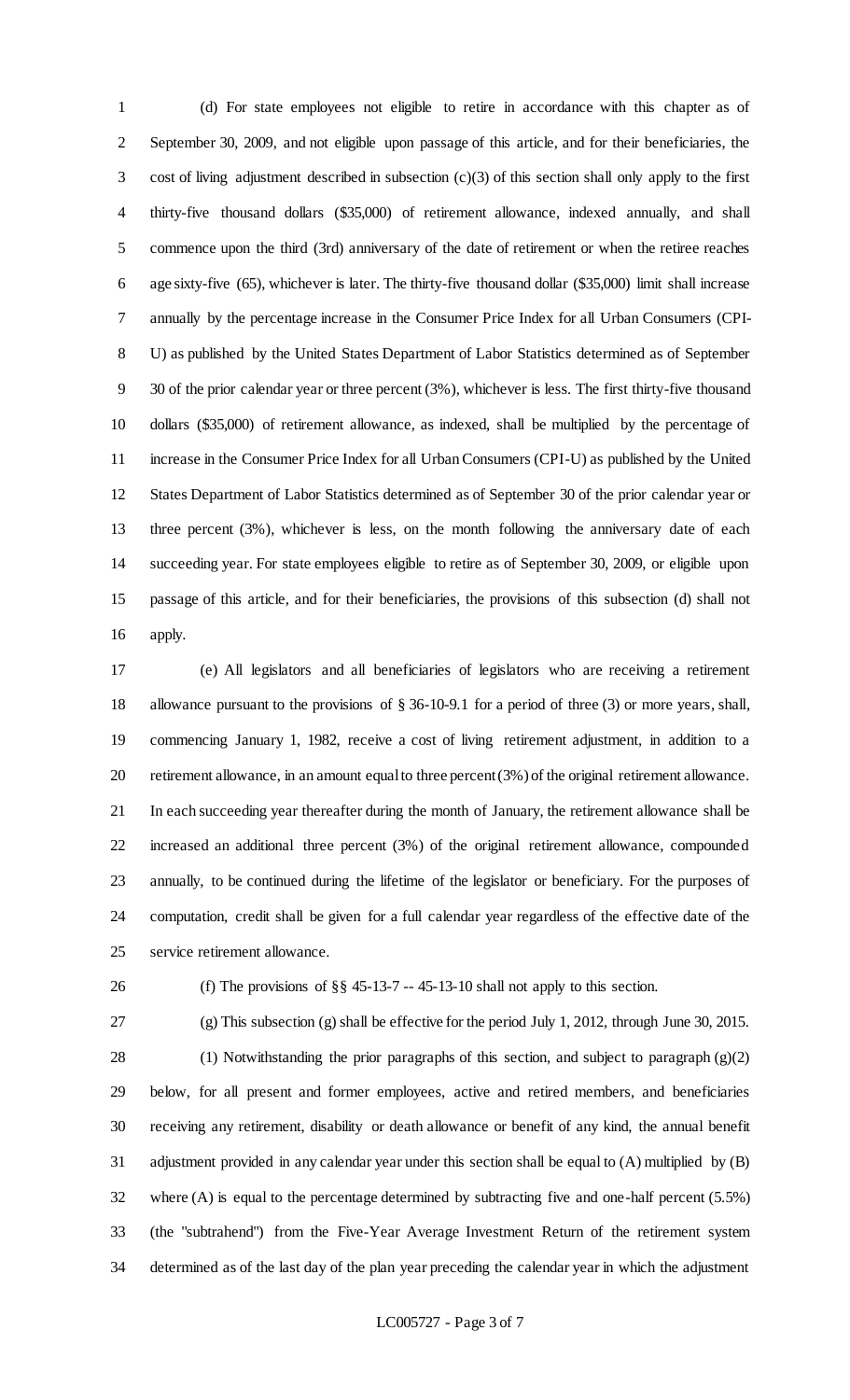is granted, said percentage not to exceed four percent (4%) and not to be less than zero percent (0%), and (B) is equal to the lesser of the member's retirement allowance or the first twenty-five thousand dollars (\$25,000) of retirement allowance, such twenty-five thousand dollars (\$25,000) amount to be indexed annually in the same percentage as determined under (g)(1)(A) above. The "Five-Year Average Investment Return" shall mean the average of the investment returns of the most recent five (5) plan years as determined by the retirement board. Subject to paragraph (g)(2) below, the benefit adjustment provided by this paragraph shall commence upon the third (3rd) anniversary of the date of retirement or the date on which the retiree reaches his or her Social Security retirement age, whichever is later. In the event the retirement board adjusts the actuarially assumed rate of return for the system, either upward or downward, the subtrahend shall be adjusted either upward or downward in the same amount.

 (2) Except as provided in paragraph (g)(3), the benefit adjustments under this section for any plan year shall be suspended in their entirety unless the Funded Ratio of the Employees' Retirement System of Rhode Island, the Judicial Retirement Benefits Trust and the State Police Retirement Benefits Trust, calculated by the system's actuary on an aggregate basis, exceeds eighty percent (80%) in which event the benefit adjustment will be reinstated for all members for such plan year.

 In determining whether a funding level under this paragraph (g)(2) has been achieved, the actuary shall calculate the funding percentage after taking into account the reinstatement of any current or future benefit adjustment provided under this section.

 (3) Notwithstanding paragraph (g)(2), in each fifth plan year commencing after June 30, 2012, commencing with the plan year ending June 30, 2017, and subsequently at intervals of five 23 plan years, a benefit adjustment shall be calculated and made in accordance with paragraph  $(g)(1)$  above until the Funded Ratio of the Employees' Retirement System of Rhode Island, the Judicial Retirement Benefits Trust and the State Police Retirement Benefits Trust, calculated by the system's actuary on an aggregate basis, exceeds eighty percent (80%).

 (4) Notwithstanding any other provision of this chapter, the provisions of this paragraph (g) shall become effective July 1, 2012, and shall apply to any benefit adjustment not granted on or prior to June 30, 2012.

(h) This subsection (h) shall become effective July 1, 2015.

 (1)(A) As soon as administratively reasonable following the enactment into law of this subsection (h)(1)(A), a one-time benefit adjustment shall be provided to members and/or beneficiaries of members who retired on or before June 30, 2012, in the amount of 2% of the lesser of either the member's retirement allowance or the first twenty-five thousand dollars (\$25,000) of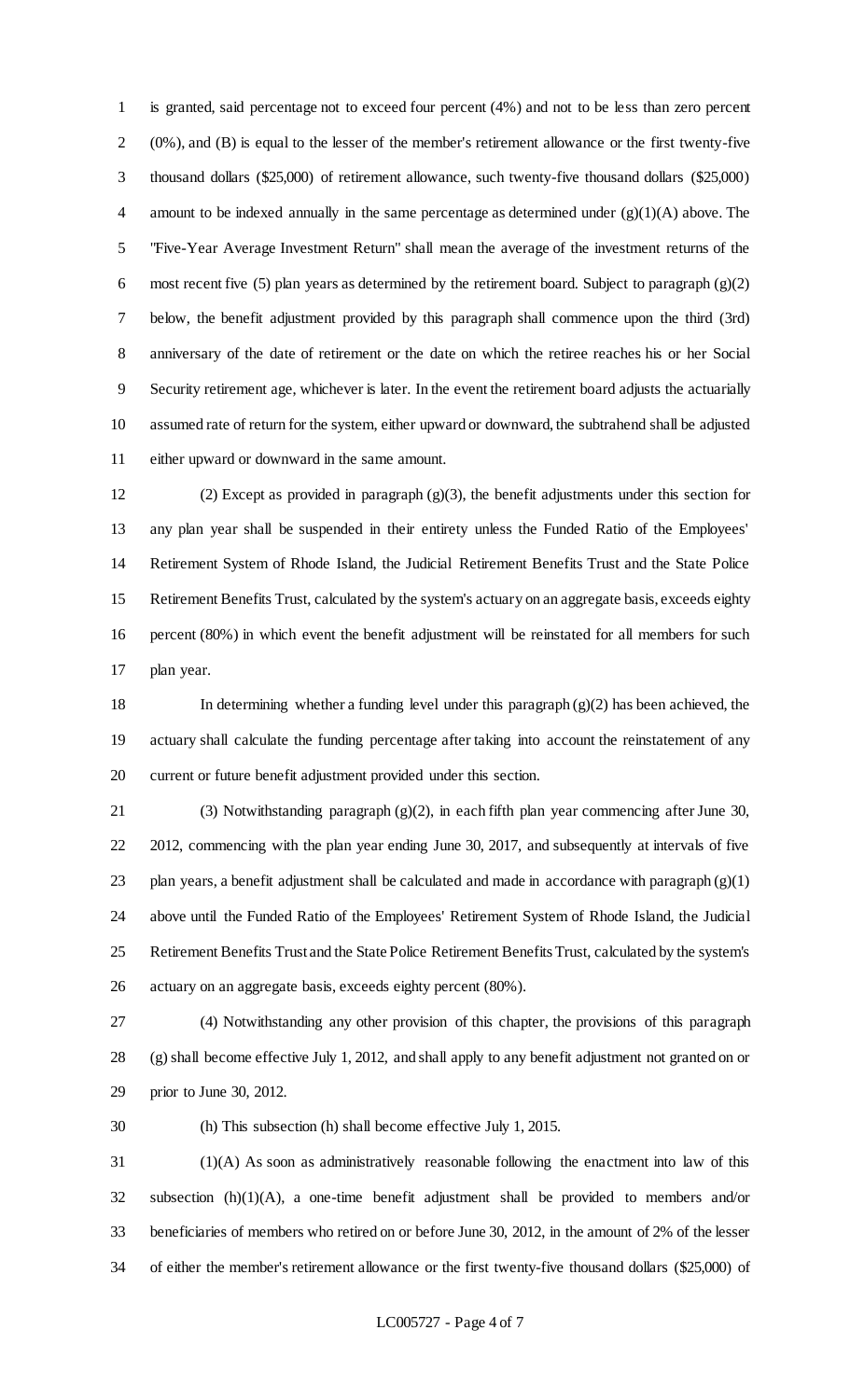the member's retirement allowance. This one-time benefit adjustment shall be provided without regard to the retiree's age or number of years since retirement.

 (B) Notwithstanding the prior subsections of this section, for all present and former employees, active and retired members, and beneficiaries receiving any retirement, disability or death allowance or benefit of any kind, the annual benefit adjustment provided in any calendar year under this section for adjustments on and after January 1, 2016, and subject to subsection (h)(2) 7 below, shall be equal to (I) multiplied by (II):

 (I) Shall equal the sum of fifty percent (50%) of (i) plus fifty percent (50%) of (ii) where: (i) Is equal to the percentage determined by subtracting five and one-half percent (5.5%) (the "subtrahend") from the five-year average investment return of the retirement system determined as of the last day of the plan year preceding the calendar year in which the adjustment is granted, said percentage not to exceed four percent (4%) and not to be less than zero percent (0%). The "five-year average investment return" shall mean the average of the investment returns of the most recent five (5) plan years as determined by the retirement board. In the event the retirement board adjusts the actuarially assumed rate of return for the system, either upward or downward, the subtrahend shall be adjusted either upward or downward in the same amount.

 (ii) Is equal to the lesser of three percent (3%) or the percentage increase in the Consumer Price Index for all Urban Consumers (CPI-U) as published by the U.S. Department of Labor Statistics determined as of September 30 of the prior calendar year. In no event shall the sum of (i) plus (ii) exceed three and one-half percent (3.5%) or be less than zero percent (0%).

 (II) Is equal to the lesser of either the member's retirement allowance or the first twenty- five thousand eight hundred and fifty-five dollars (\$25,855) of retirement allowance, such amount 23 to be indexed annually in the same percentage as determined under subsection  $(h)(1)(B)(I)$  above. The benefit adjustments provided by this subsection (h)(1)(B) shall be provided to all retirees entitled to receive a benefit adjustment as of June 30, 2012, under the law then in effect, and for all other retirees the benefit adjustments shall commence upon the third anniversary of the

 date of retirement or the date on which the retiree reaches his or her Social Security retirement age, whichever is later.

 (2) Except as provided in subsection (h)(3) of this section, the benefit adjustments under subsection (h)(1)(B) for any plan year shall be suspended in their entirety unless the funded ratio of the employees' retirement system of Rhode Island, the judicial retirement benefits trust and the state police retirement benefits trust, calculated by the system's actuary on an aggregate basis, exceeds eighty percent (80%) in which event the benefit adjustment will be reinstated for all members for such plan year.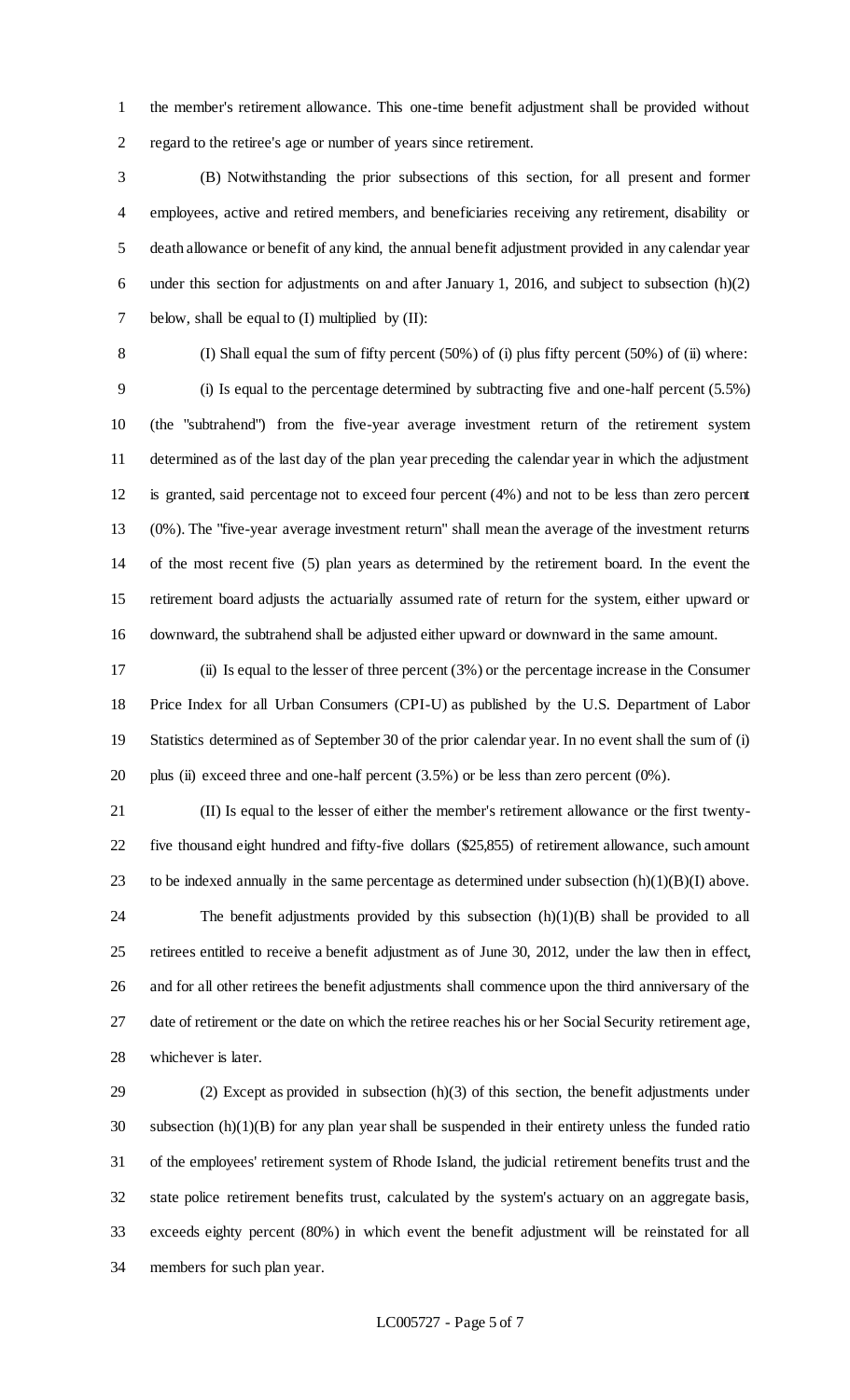In determining whether a funding level under this subsection (h)(2) has been achieved, the actuary shall calculate the funding percentage after taking into account the reinstatement of any current or future benefit adjustment provided under this section.

 (3) Notwithstanding subsection (h)(2), in each fourth plan year commencing after June 30, 2012, commencing with the plan year ending June 30, 2016, and subsequently at intervals of four plan years:

(i) A benefit adjustment shall be calculated and made in accordance with subsection

8 (h) $(1)(B)$  above; and

 (ii) Effective for members and/or beneficiaries of members who retired on or before June 30, 2015, the dollar amount in subsection (h)(1)(B)(II) of twenty-five thousand eight hundred and fifty-five dollars (\$25,855) shall be replaced with thirty-one thousand and twenty-six dollars (\$31,026) until the funded ratio of the employees' retirement system of Rhode Island, the judicial retirement benefits trust and the state police retirement benefits trust, calculated by the system's actuary on an aggregate basis, exceeds eighty percent (80%).

 (i) Effective for members and/or beneficiaries of members who have retired on or before July 1, 2015, a one-time stipend of five hundred dollars (\$500) shall be payable within sixty (60) days following the enactment of the legislation implementing this provision, and a second one-time stipend of five hundred dollars (\$500) in the same month of the following year. These stipends shall be payable to all retired members or beneficiaries receiving a benefit as of the applicable payment date and shall not be considered cost of living adjustments under the prior provisions of this section.

 (j) Notwithstanding the prior subsections of this section, in any calendar year wherein benefit adjustments are suspended in accordance with subsection (h) of this section:

24 (1) All members and/or beneficiaries of members who have retired on or before June 30,

25 2012, shall receive an annual benefit adjustment of two percent (2%) applied to the first seventy-

26 five thousand dollars (\$75,000) of the member's retirement allowance at the time of retirement,

- which shall not compound annually.
- 28 (2) The provisions of subsection (j) of this section shall be suspended during any calendar

29 year that benefit adjustments are reinstated for members and/or beneficiaries of members who have

- retired on or before June 30, 2012, until such time as a subsequent suspension may go into effect
- in accordance with subsection (h) of this section.
- 
- SECTION 2. This act shall take effect upon passage.

#### ======== LC005727 ========